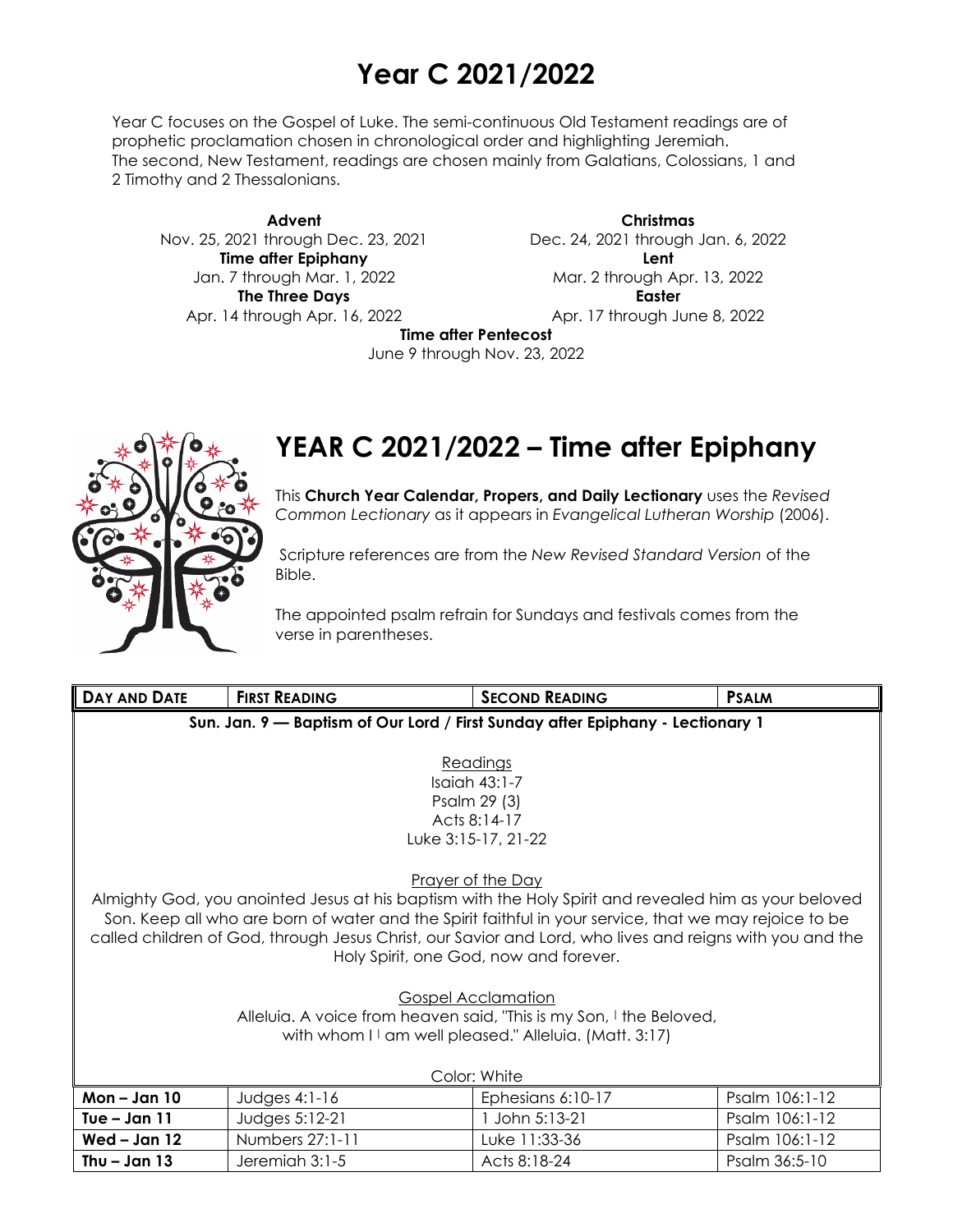| Fri - Jan 14                                                                 | Jeremiah 3:19-25                                                                                            | 1 Corinthians 7:1-7                                                                                     | Psalm 36:5-10 |
|------------------------------------------------------------------------------|-------------------------------------------------------------------------------------------------------------|---------------------------------------------------------------------------------------------------------|---------------|
| $Sat - Jan 15$                                                               | Jeremiah 4:1-4                                                                                              | Luke 11:14-23                                                                                           | Psalm 36:5-10 |
|                                                                              |                                                                                                             | Sun. Jan. 16 - Second Sunday after Epiphany - Lectionary 2                                              |               |
|                                                                              |                                                                                                             |                                                                                                         |               |
|                                                                              |                                                                                                             | Readings                                                                                                |               |
|                                                                              |                                                                                                             | <b>Isaiah 62:1-5</b>                                                                                    |               |
|                                                                              |                                                                                                             | Psalm 36:5-10 (8)<br>1 Corinthians 12:1-11                                                              |               |
|                                                                              |                                                                                                             | John 2:1-11                                                                                             |               |
|                                                                              |                                                                                                             |                                                                                                         |               |
|                                                                              |                                                                                                             | Prayer of the Day                                                                                       |               |
|                                                                              | Lord God, source of every blessing, you showed forth your glory and led many to faith by the works of       |                                                                                                         |               |
|                                                                              | your Son, who brought gladness and salvation to his people. Transform us by the Spirit of his love, that we |                                                                                                         |               |
|                                                                              | may find our life together in him, Jesus Christ, our Savior and Lord.                                       |                                                                                                         |               |
|                                                                              |                                                                                                             |                                                                                                         |               |
|                                                                              |                                                                                                             | <b>Gospel Acclamation</b>                                                                               |               |
|                                                                              |                                                                                                             | Alleluia. Jesus re- I vealed his glory,<br>and his disciples be- I lieved in him. Alleluia. (John 2:11) |               |
|                                                                              |                                                                                                             |                                                                                                         |               |
|                                                                              |                                                                                                             | Color: Green                                                                                            |               |
| $Mon - Jan 17$                                                               | Isaiah 54:1-8                                                                                               | Romans 12:9-21                                                                                          | Psalm 145     |
| Tue $-$ Jan 18                                                               | Song of Solomon 4:1-8                                                                                       | 1 Corinthians 1:3-17                                                                                    | Psalm 145     |
|                                                                              |                                                                                                             | <b>Or</b>                                                                                               |               |
|                                                                              |                                                                                                             |                                                                                                         |               |
|                                                                              |                                                                                                             | Tue. Jan. 18 - Confession of Peter                                                                      |               |
|                                                                              |                                                                                                             |                                                                                                         |               |
|                                                                              |                                                                                                             | Readings                                                                                                |               |
|                                                                              |                                                                                                             | Acts 4:8-13                                                                                             |               |
|                                                                              |                                                                                                             | Psalm 18:1-6, 16-19 (2)                                                                                 |               |
|                                                                              |                                                                                                             | 1 Corinthians 10:1-5                                                                                    |               |
|                                                                              |                                                                                                             | Matthew 16:13-19                                                                                        |               |
|                                                                              |                                                                                                             |                                                                                                         |               |
|                                                                              | Almighty God, you inspired Simon Peter to confess Jesus as the Messiah and Son of the living God.           | Prayer of the Day                                                                                       |               |
|                                                                              | Keep your church firm on the rock of this faith, so that in unity and peace it may proclaim one truth       |                                                                                                         |               |
|                                                                              | and follow one Lord, your Son, Jesus Christ, our Savior, who lives and reigns with you and the              |                                                                                                         |               |
|                                                                              |                                                                                                             | Holy Spirit, one God, now and forever.                                                                  |               |
|                                                                              |                                                                                                             |                                                                                                         |               |
|                                                                              |                                                                                                             | <b>Gospel Acclamation</b>                                                                               |               |
| Alleluia. You will be my witnesses in Jerusalem, in all Judea I and Samaria, |                                                                                                             |                                                                                                         |               |
| and to the ends I of the earth. Alleluia. (Acts 1:8)                         |                                                                                                             |                                                                                                         |               |
|                                                                              |                                                                                                             |                                                                                                         |               |
|                                                                              |                                                                                                             | Color: White                                                                                            |               |
| Wed - Jan 19                                                                 | Song of Solomon 4:9-5:1                                                                                     | Luke 5:33-39                                                                                            | Psalm 145     |
| Thu $-$ Jan 20                                                               | <b>Isaiah 61:1-7</b>                                                                                        | Romans 7:1-6                                                                                            | Psalm 19      |
| Fri - Jan 21                                                                 | Nehemiah 2:1-10                                                                                             | Romans 12:1-8                                                                                           | Psalm 19      |
| Sat - Jan 22                                                                 | Nehemiah 5:1-13                                                                                             | Luke 2:39-52                                                                                            | Psalm 19      |
|                                                                              |                                                                                                             | Sun. Jan. 23 - Third Sunday after Epiphany - Lectionary 3                                               |               |
|                                                                              |                                                                                                             |                                                                                                         |               |
| Readings<br>Nehemiah 8:1-3, 5-6, 8-10                                        |                                                                                                             |                                                                                                         |               |
| Psalm 19 (7)                                                                 |                                                                                                             |                                                                                                         |               |
| 1 Corinthians 12:12-31a                                                      |                                                                                                             |                                                                                                         |               |
| Luke 4:14-21                                                                 |                                                                                                             |                                                                                                         |               |
|                                                                              |                                                                                                             |                                                                                                         |               |
|                                                                              |                                                                                                             |                                                                                                         |               |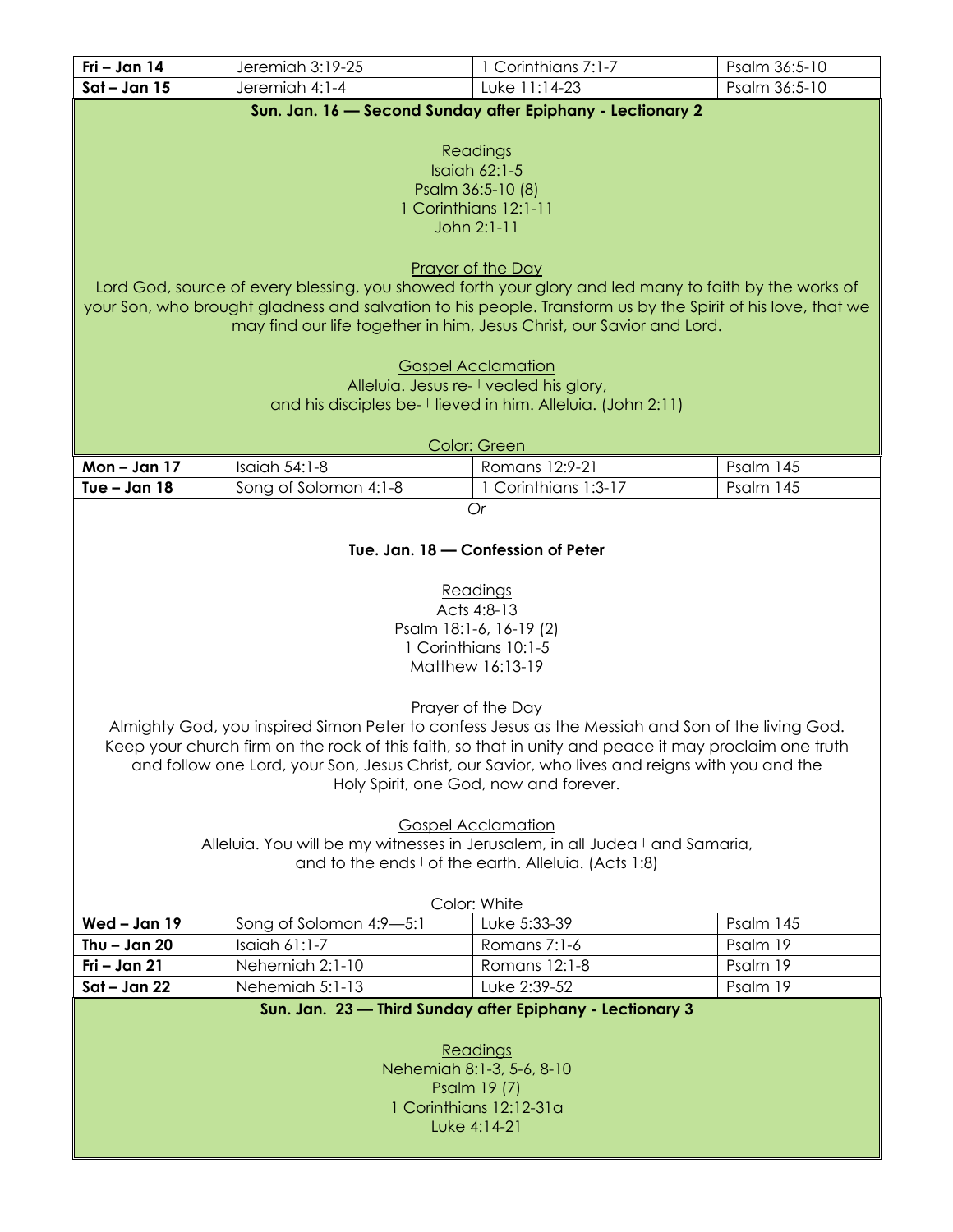| <b>Prayer of the Day</b><br>Blessed Lord God, you have caused the holy scriptures to be written for the nourishment of your<br>people. Grant that we may hear them, read, mark, learn, and inwardly digest them, that, comforted<br>by your promises, we may embrace and forever hold fast to the hope of eternal life,<br>through your Son, Jesus Christ our Lord. |                                                                                    |                                                                                               |                 |
|---------------------------------------------------------------------------------------------------------------------------------------------------------------------------------------------------------------------------------------------------------------------------------------------------------------------------------------------------------------------|------------------------------------------------------------------------------------|-----------------------------------------------------------------------------------------------|-----------------|
|                                                                                                                                                                                                                                                                                                                                                                     | Alleluia. The Spirit of the Lord has anointed me to bring good news I to the poor, | <b>Gospel Acclamation</b><br>and to proclaim release I to the captives. Alleluia. (Luke 4:18) |                 |
|                                                                                                                                                                                                                                                                                                                                                                     |                                                                                    |                                                                                               |                 |
| Mon-Jan 24                                                                                                                                                                                                                                                                                                                                                          | Jeremiah 36:1-10                                                                   | Color: Green<br>1 Corinthians 14:1-12                                                         | Psalm 119:89-96 |
| Tue $-$ Jan 25                                                                                                                                                                                                                                                                                                                                                      | Jeremiah 36:11-26                                                                  | 2 Corinthians 7:2-12                                                                          | Psalm 119:89-96 |
|                                                                                                                                                                                                                                                                                                                                                                     |                                                                                    | Or                                                                                            |                 |
|                                                                                                                                                                                                                                                                                                                                                                     |                                                                                    | Tue. Jan. 25 - Conversion of Paul<br>Readings                                                 |                 |
|                                                                                                                                                                                                                                                                                                                                                                     |                                                                                    | Acts 9:1-22                                                                                   |                 |
|                                                                                                                                                                                                                                                                                                                                                                     |                                                                                    | Psalm 67 (3)                                                                                  |                 |
|                                                                                                                                                                                                                                                                                                                                                                     |                                                                                    | Galatians 1:11-24                                                                             |                 |
|                                                                                                                                                                                                                                                                                                                                                                     |                                                                                    | Luke 21:10-19                                                                                 |                 |
| Prayer of the Day<br>O God, by the preaching of your apostle Paul you have caused the light of the gospel to<br>shine throughout the world. Grant that we may follow his example and be witnesses to the truth<br>of your Son, Jesus Christ, our Savior and Lord, who lives and reigns with you and the Holy Spirit,<br>one God, now and forever.                   |                                                                                    |                                                                                               |                 |
|                                                                                                                                                                                                                                                                                                                                                                     |                                                                                    | <b>Gospel Acclamation</b><br>Alleluia. This Jesus I God raised up,                            |                 |
|                                                                                                                                                                                                                                                                                                                                                                     |                                                                                    | and of that all of I us are witnesses. Alleluia. (Acts 2:32)                                  |                 |
|                                                                                                                                                                                                                                                                                                                                                                     |                                                                                    | Color: White                                                                                  |                 |
| Wed - Jan 26                                                                                                                                                                                                                                                                                                                                                        | Jeremiah 36:27-32                                                                  | Luke 4:38-44                                                                                  | Psalm 119:89-96 |
| Thu $-$ Jan 27                                                                                                                                                                                                                                                                                                                                                      | 2 Chronicles 34:1-7                                                                | Acts 10:44-48                                                                                 | Psalm 71:1-6    |
| Fri - Jan 28                                                                                                                                                                                                                                                                                                                                                        | 2 Chronicles 35:20-27                                                              | Acts 19:1-10                                                                                  | Psalm 71:1-6    |
| $Sat - Jan 29$                                                                                                                                                                                                                                                                                                                                                      | 2 Chronicles 36:11-21                                                              | John 1:43-51                                                                                  | Psalm 71:1-6    |
|                                                                                                                                                                                                                                                                                                                                                                     |                                                                                    | Sun. Jan. 30 - Fourth Sunday after Epiphany - Lectionary 4                                    |                 |
| Readings<br>Jeremiah 1:4-10<br>Psalm 71:1-6 (6)<br>1 Corinthians 13:1-13<br>Luke 4:21-30                                                                                                                                                                                                                                                                            |                                                                                    |                                                                                               |                 |
| <b>Prayer of the Day</b><br>Almighty and ever-living God, increase in us the gifts of faith, hope, and love; and that we<br>may obtain what you promise, make us love what you command, through your Son, Jesus Christ,<br>our Savior and Lord.                                                                                                                     |                                                                                    |                                                                                               |                 |
| <b>Gospel Acclamation</b><br>Alleluia. You shall go to all to I whom I send you.<br>Do not be afraid, for I I am with you. Alleluia. (Jer. 1:7, 8)                                                                                                                                                                                                                  |                                                                                    |                                                                                               |                 |
| Color: Green                                                                                                                                                                                                                                                                                                                                                        |                                                                                    |                                                                                               |                 |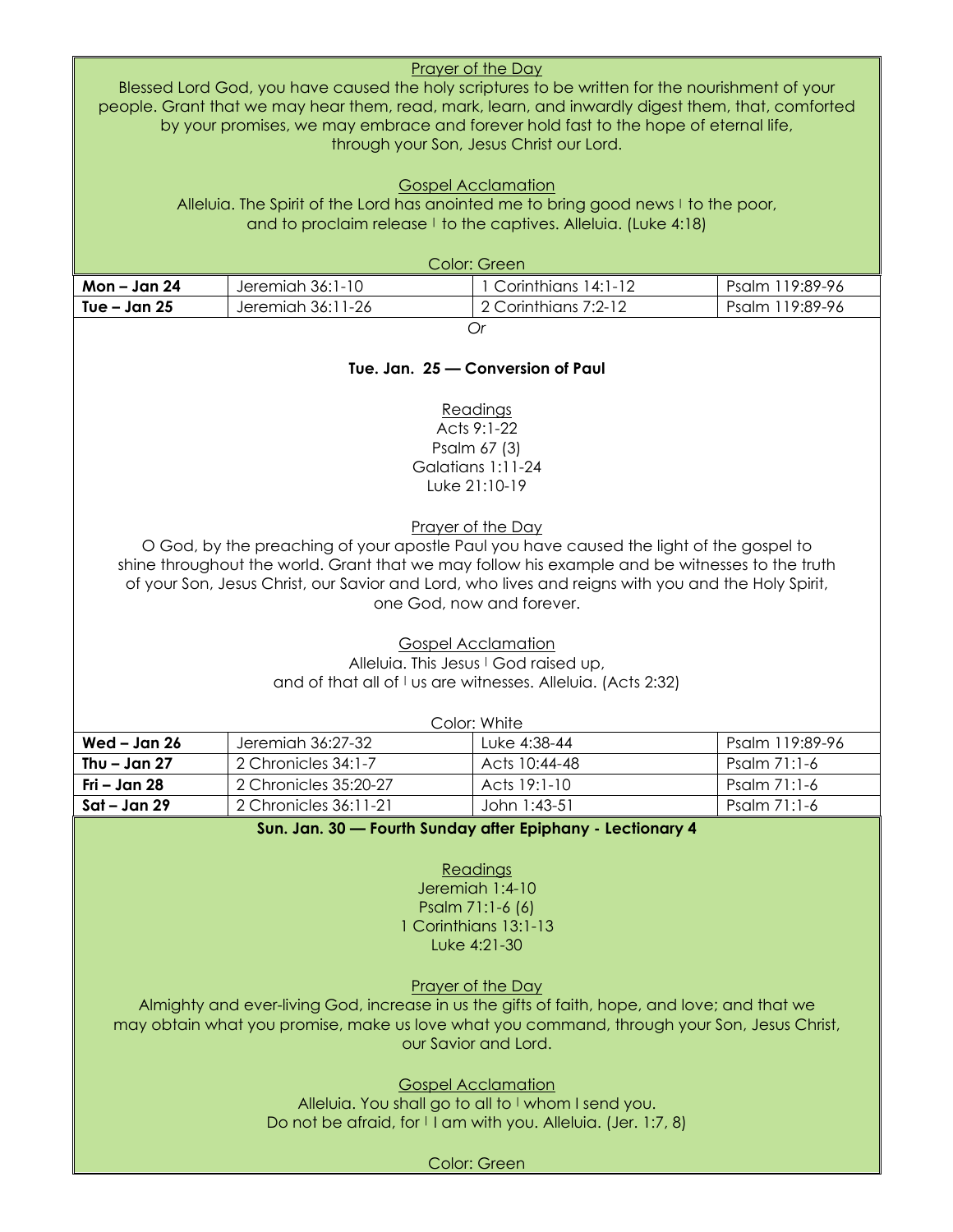| Mon-Jan 31                                                                                                                                                                                                                                                                                                                                                                                                                                                                                                                                                                   | 1 Kings 17:8-16                                                                                        | Corinthians 2:6-16                                                         | Psalm 56             |  |
|------------------------------------------------------------------------------------------------------------------------------------------------------------------------------------------------------------------------------------------------------------------------------------------------------------------------------------------------------------------------------------------------------------------------------------------------------------------------------------------------------------------------------------------------------------------------------|--------------------------------------------------------------------------------------------------------|----------------------------------------------------------------------------|----------------------|--|
| Tue $-$ Feb $1$                                                                                                                                                                                                                                                                                                                                                                                                                                                                                                                                                              | 2 Kings 5:1-14                                                                                         | Corinthians 14:13-25                                                       | Psalm 56             |  |
| $Wed$ – Feb 2                                                                                                                                                                                                                                                                                                                                                                                                                                                                                                                                                                | Jeremiah 1:11-19                                                                                       | Luke 19:41-44                                                              | Psalm 56             |  |
|                                                                                                                                                                                                                                                                                                                                                                                                                                                                                                                                                                              |                                                                                                        | Or                                                                         |                      |  |
| Wed. Feb. 2 - Presentation of Our Lord                                                                                                                                                                                                                                                                                                                                                                                                                                                                                                                                       |                                                                                                        |                                                                            |                      |  |
|                                                                                                                                                                                                                                                                                                                                                                                                                                                                                                                                                                              |                                                                                                        | Readings<br>Malachi 3:1-4                                                  |                      |  |
|                                                                                                                                                                                                                                                                                                                                                                                                                                                                                                                                                                              |                                                                                                        | Psalm 84 (1)                                                               |                      |  |
|                                                                                                                                                                                                                                                                                                                                                                                                                                                                                                                                                                              |                                                                                                        | Psalm 24:7-10 (7) {alternate}                                              |                      |  |
|                                                                                                                                                                                                                                                                                                                                                                                                                                                                                                                                                                              |                                                                                                        | Hebrews 2:14-18                                                            |                      |  |
|                                                                                                                                                                                                                                                                                                                                                                                                                                                                                                                                                                              |                                                                                                        | Luke 2:22-40                                                               |                      |  |
|                                                                                                                                                                                                                                                                                                                                                                                                                                                                                                                                                                              |                                                                                                        | Prayer of the Day                                                          |                      |  |
|                                                                                                                                                                                                                                                                                                                                                                                                                                                                                                                                                                              | Almighty and ever-living God, your only-begotten Son was presented this day in the temple.             |                                                                            |                      |  |
|                                                                                                                                                                                                                                                                                                                                                                                                                                                                                                                                                                              | May we be presented to you with clean and pure hearts by the same Jesus Christ, our great high priest, |                                                                            |                      |  |
|                                                                                                                                                                                                                                                                                                                                                                                                                                                                                                                                                                              | who lives and reigns with you and the Holy Spirit, one God, now and forever.                           |                                                                            |                      |  |
|                                                                                                                                                                                                                                                                                                                                                                                                                                                                                                                                                                              |                                                                                                        |                                                                            |                      |  |
|                                                                                                                                                                                                                                                                                                                                                                                                                                                                                                                                                                              |                                                                                                        | <b>Gospel Acclamation</b><br>Alleluia. My eyes have seen I your salvation, |                      |  |
|                                                                                                                                                                                                                                                                                                                                                                                                                                                                                                                                                                              | which you have prepared in the presence I of all peoples. Alleluia. (Luke 2:30-31)                     |                                                                            |                      |  |
|                                                                                                                                                                                                                                                                                                                                                                                                                                                                                                                                                                              |                                                                                                        |                                                                            |                      |  |
|                                                                                                                                                                                                                                                                                                                                                                                                                                                                                                                                                                              |                                                                                                        | Color: White                                                               |                      |  |
| Thu $-$ Feb 3                                                                                                                                                                                                                                                                                                                                                                                                                                                                                                                                                                | Numbers 20:22-29                                                                                       | Acts 9:19b-25                                                              | Psalm 138            |  |
| $Fri - Feb 4$                                                                                                                                                                                                                                                                                                                                                                                                                                                                                                                                                                | Numbers 27:12-23                                                                                       | Acts 9:26-31                                                               | Psalm 138            |  |
| $Sat - Feb 5$                                                                                                                                                                                                                                                                                                                                                                                                                                                                                                                                                                | Judges 3:7-11                                                                                          | Luke 4:42-44                                                               | Psalm 138            |  |
| Sun. Feb. 6 - Fifth Sunday after Epiphany - Lectionary 5<br>Readings<br>Isaiah 6:1-8[9-13]<br>Psalm 138 (2)<br>1 Corinthians 15:1-11<br>Luke 5:1-11<br><b>Prayer of the Day</b><br>Most holy God, the earth is filled with your glory, and before you angels and saints stand in awe.<br>Enlarge our vision to see your power at work in the world, and by your grace make us heralds of<br>your Son, Jesus Christ, our Savior and Lord.<br><b>Gospel Acclamation</b><br>Alleluia. Jesus says, I Follow me,<br>and I will make you I fish for people. Alleluia. (Matt. 4:19) |                                                                                                        |                                                                            |                      |  |
| Color: Green                                                                                                                                                                                                                                                                                                                                                                                                                                                                                                                                                                 |                                                                                                        |                                                                            |                      |  |
| Mon-Feb 7                                                                                                                                                                                                                                                                                                                                                                                                                                                                                                                                                                    | Judges 5:1-11                                                                                          | 1 Corinthians 14:26-40                                                     | Psalm 115            |  |
| Tue $-$ Feb $8$                                                                                                                                                                                                                                                                                                                                                                                                                                                                                                                                                              | 1 Samuel 9:15-10:1b<br><b>Isaiah 8:1-15</b>                                                            | Timothy 3:1-9<br>Luke 5:27-32                                              | Psalm 115            |  |
| $Wed$ – Feb 9<br>Thu $-$ Feb 10                                                                                                                                                                                                                                                                                                                                                                                                                                                                                                                                              | Jeremiah 13:12-19                                                                                      | Acts 13:26-34                                                              | Psalm 115<br>Psalm 1 |  |
| $Fri - Feb$ 11                                                                                                                                                                                                                                                                                                                                                                                                                                                                                                                                                               | Jeremiah 13:20-27                                                                                      | 1 Peter 1:17-2:1                                                           | Psalm 1              |  |
| $Sat - Feb 12$                                                                                                                                                                                                                                                                                                                                                                                                                                                                                                                                                               | Jeremiah 17: 1-4                                                                                       | Luke 11:24-28                                                              | Psalm 1              |  |
|                                                                                                                                                                                                                                                                                                                                                                                                                                                                                                                                                                              |                                                                                                        | Sun. Feb. 13 - Sixth Sunday after Epiphany - Lectionary 6                  |                      |  |
| Readings<br>Jeremiah 17:5-10                                                                                                                                                                                                                                                                                                                                                                                                                                                                                                                                                 |                                                                                                        |                                                                            |                      |  |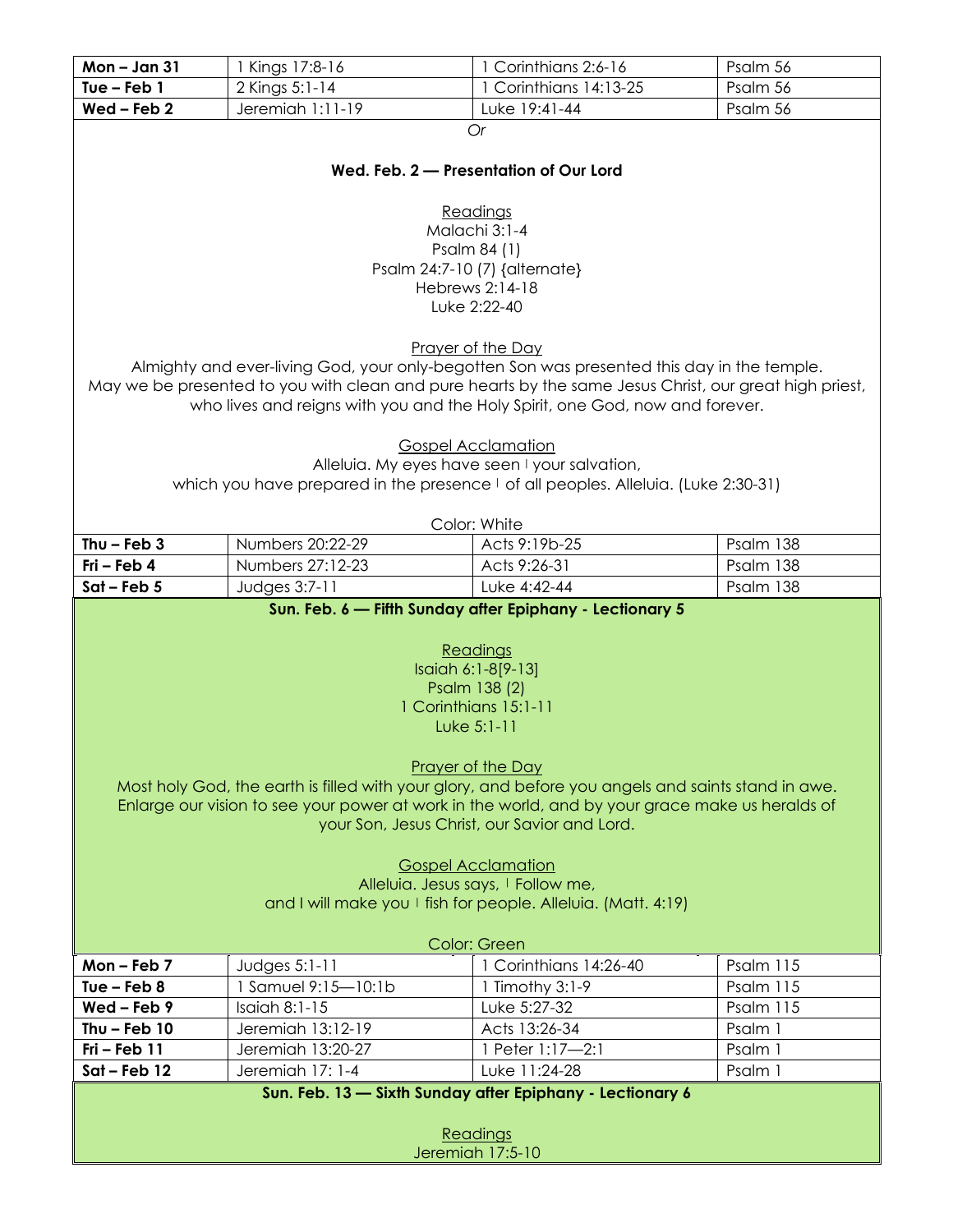#### Psalm 1 (3) 1 Corinthians 15:12-20 Luke 6:17-26

Prayer of the Day

Living God, in Christ you make all things new. Transform the poverty of our nature by the riches of your grace, and in the renewal of our lives make known your glory, through Jesus Christ, our Savior and Lord.

> Gospel Acclamation Alleluia. Rejoice, and I leap for joy,

for surely your reward is  $\frac{1}{2}$  great in heaven. Alleluia. (Luke 6:23)

| Color: Green   |                     |                        |                     |  |
|----------------|---------------------|------------------------|---------------------|--|
| Mon-Feb $14$   | 2 Kings 24:18-25:21 | 1 Corinthians 15:20-34 | Psalm 120           |  |
| Tue $-$ Feb 15 | Ezra $1:1-11$       | 2 Corinthians 1:12-19  | Psalm 120           |  |
| Wed – Feb $16$ | Jeremiah 22:11-17   | Tuke 11:37-52          | Psalm 120           |  |
| Thu $-$ Feb 17 | Genesis 43:16-34    | Romans 8:1-11          | Psalm 37:1-11,39-40 |  |
| $Fri - Feb 18$ | Genesis 44:1-17     | John 2:12-17           | Psalm 37:1-11,39-40 |  |
| $Sat$ – Feb 19 | Genesis 44:18-34    | Luke 12:57-59          | Psalm 37:1-11,39-40 |  |

**Sun. Feb. 20 — Seventh Sunday after Epiphany - Lectionary 7**

Readings Genesis 43:3-11, 15 Psalm 37:1-11, 39-40 (11) 1 Corinthians 15:35-38, 42-50 Luke 6:27-38

#### Prayer of the Day

O Lord Jesus, make us instruments of your peace, that where there is hatred, we may sow love, where there is injury, pardon, and where there is despair, hope. Grant, O divine master, that we may seek to console, to understand, and to love in your name, for you live and reign with the Father and the Holy Spirit, one God, now and forever.

Gospel Acclamation

Alleluia. Love your enemies, and you will be children of I the Most High; forgive, and you will I be forgiven. Alleluia. (Luke 6:35, 37)

| Color: Green   |                     |                              |          |  |
|----------------|---------------------|------------------------------|----------|--|
| Mon $-$ Feb 21 | Genesis 33:1-17     | 1 Corinthians 11:2-16        | Psalm 38 |  |
| Tue – Feb $22$ | 1 Samuel 24:1-22    | 1 Corinthians 11:17-22,27-33 | Psalm 38 |  |
| $Wed$ – Feb 23 | Leviticus 5:1-13    | Luke 17:1-4                  | Psalm 38 |  |
| Thu – Feb $24$ | Deuteronomy 9:1-5   | Acts 3:11-16                 | Psalm 99 |  |
| $Fri$ – Feb 25 | Deuteronomy 9:6-14  | Acts 10:1-8                  | Psalm 99 |  |
| $Sat - Feb 26$ | Deuteronomy 9:15-24 | Luke 10:21-24                | Psalm 99 |  |

### **Sun. Feb 27 — Transfiguration of Our Lord / Last Sunday after Epiphany**

Readings Exodus 34:29-35 Psalm 99 (9) 2 Corinthians 3:12 — 4:2 Luke 9:28-36[37-43a]

Prayer of the Day

Holy God, mighty and immortal, you are beyond our knowing, yet we see your glory in the face of